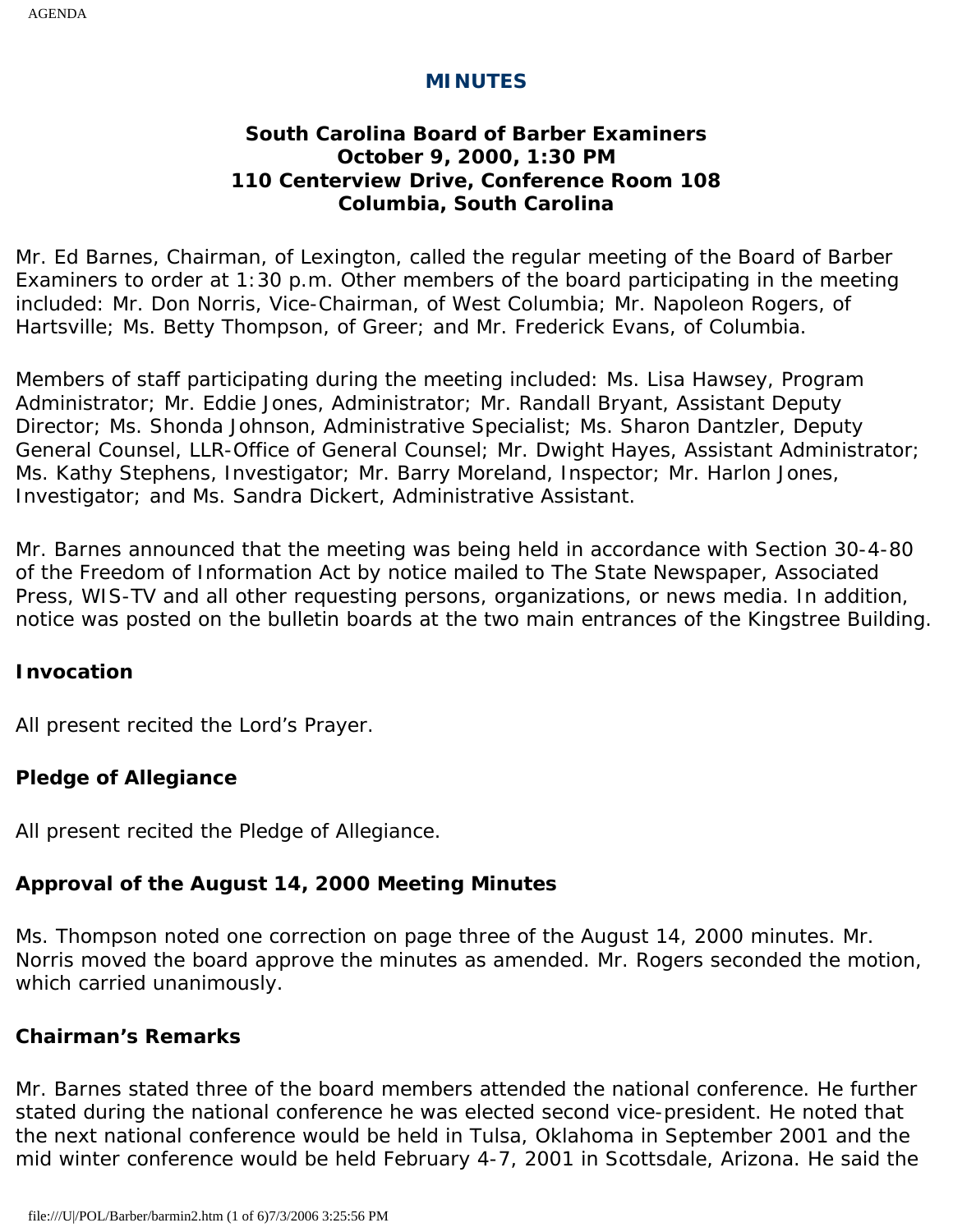AGENDA

planning session for his term as president would probably be held in either in Nashville or Memphis, Tennessee. He also stated he would need the assistance of all of the board members and staff during the planning session and during his year as president. He indicated he may ask Mr. Bryant to conduct the Administrators' meeting.

Mr. Evans and Mr. Rogers gave brief remarks regarding the national convention. Mr. Evans stated one of the hot topics discussed during the conference was the issue of reciprocity.

### **Administrator's Remarks, For Information – Eddie Jones**

1. Advisory Opinions, If Needed, Office of General Counsel

There were no advisory opinions given during the October 9, 2000 meeting.

2. Legislative Update, If Needed, Legislative Liaison Office

There was no legislative update given during the October 9, 2000 meeting.

3. Exam Results for August 2000 and September 2000

Ms. Johnson presented the members with the exam results for August 2000 and September 2000. These results are attached and hereby become a permanent part of this record. A brief discussion regarding the exam results ensued.

4. Newsletter Update

The board decided it would focus on the next newsletter after January 1, 2001.

### **Action Items**

New Business

1. Laser Grade Testing

Mr. Evans moved to table this matter to the next meeting. The motion was seconded by Ms. Thompson and unanimously carried.

2. Request from Robert Frasier Regarding Licensure

Mr. Frasier stated he had been incarcerated at one time. He went on to say he had spoken with Ms. Hawsey who directed him to obtain documentation and appear at today's meeting. He asked the board to grant him the opportunity to take the exam and become licensed. He presented the members with pertinent information regarding his incarceration for their review. He included with the information a letter from Mr.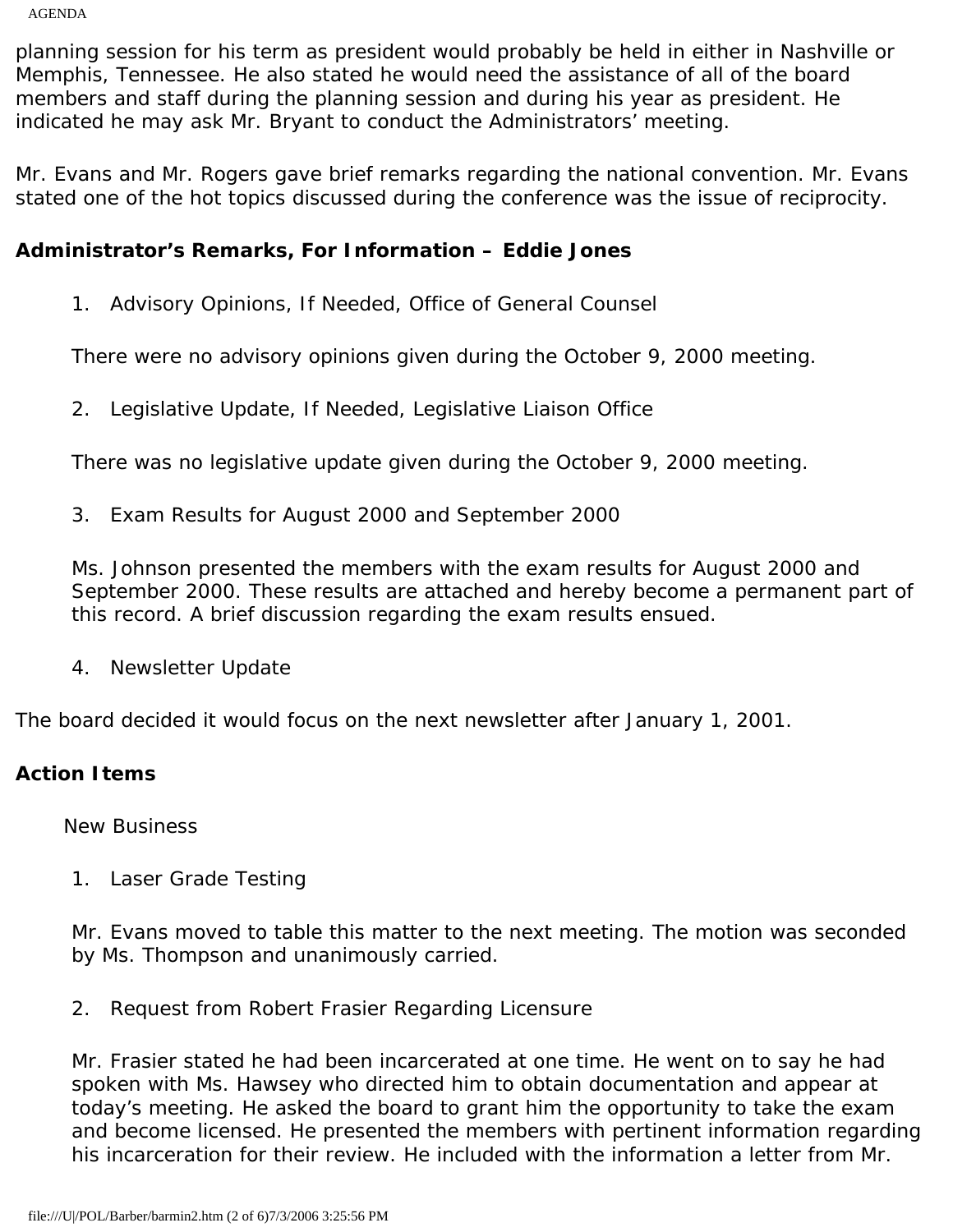Johnny George Robinson, which indicated Mr. Frasier was an apprentice barber in his shop from October 1988 – November 1989.

The board decided to discuss this matter in executive session.

3. Request to Barber Laboratory and Classroom – Beaufort-Jasper Academy

Mr. Marvin McKnight, of the Beaufort-Jasper Academy answered questions from the members regarding the new laboratory and classroom.

Mr. Norris moved the board accept the plans for the new laboratory and classroom. Ms. Thompson seconded the motion, which carried unanimously.

4. Stephen Lenord

Mr. Dwight Hayes, Assistant Administrator, stated a matter had come up in the DRC meeting in September 2000 regarding an unlicensed matter which Ms. Thompson felt should come before the full board.

Mr. Barry Moreland inspected Mr. Lenord's shop on August 10 2000. During the inspection he noticed that there was one unlicensed individual cutting hair. He noted the shop owner was present. He also noted that there was a current license, however, he determined that license to be a counterfeit instructor's license.

During the DRC meeting Mr. Lenord was informed that the renewal form and fees for his Master Hair Care license had not been received by staff.

Mr. Lenord stated he did produce the fraudulent instructor's license and did allow an unlicensed individual to cut hair in his shop. He went on to say the individual had asked him if he was an instructor. He informed the individual he was not an instructor. He was going to allow the individual to work at his shop when both licenses had been received.

Mr. Lenord stated when Mr. Moreland came in to inspect his shop on August 10 2000 he (Mr. Moreland) informed him he had to close down since his license had not been received. He had attempted to locate his receipt from paying for the license but was unable to locate it at that time. The fraudulent license had been displayed only for a few days. He did not cut hair while the fraudulent license was on display, although he did allow an unlicensed individual to cut hair while the fraudulent license was on display.

Mr. Hayes stated Mr. Lenord received his Master Hair Care license after Mr. Moreland had inspected his shop.

Ms. Johnson stated staff has received \$35.00 from Mr. Lenord for the shop license, which is \$10.00 short of the total funds needed for his Master Hair Care license.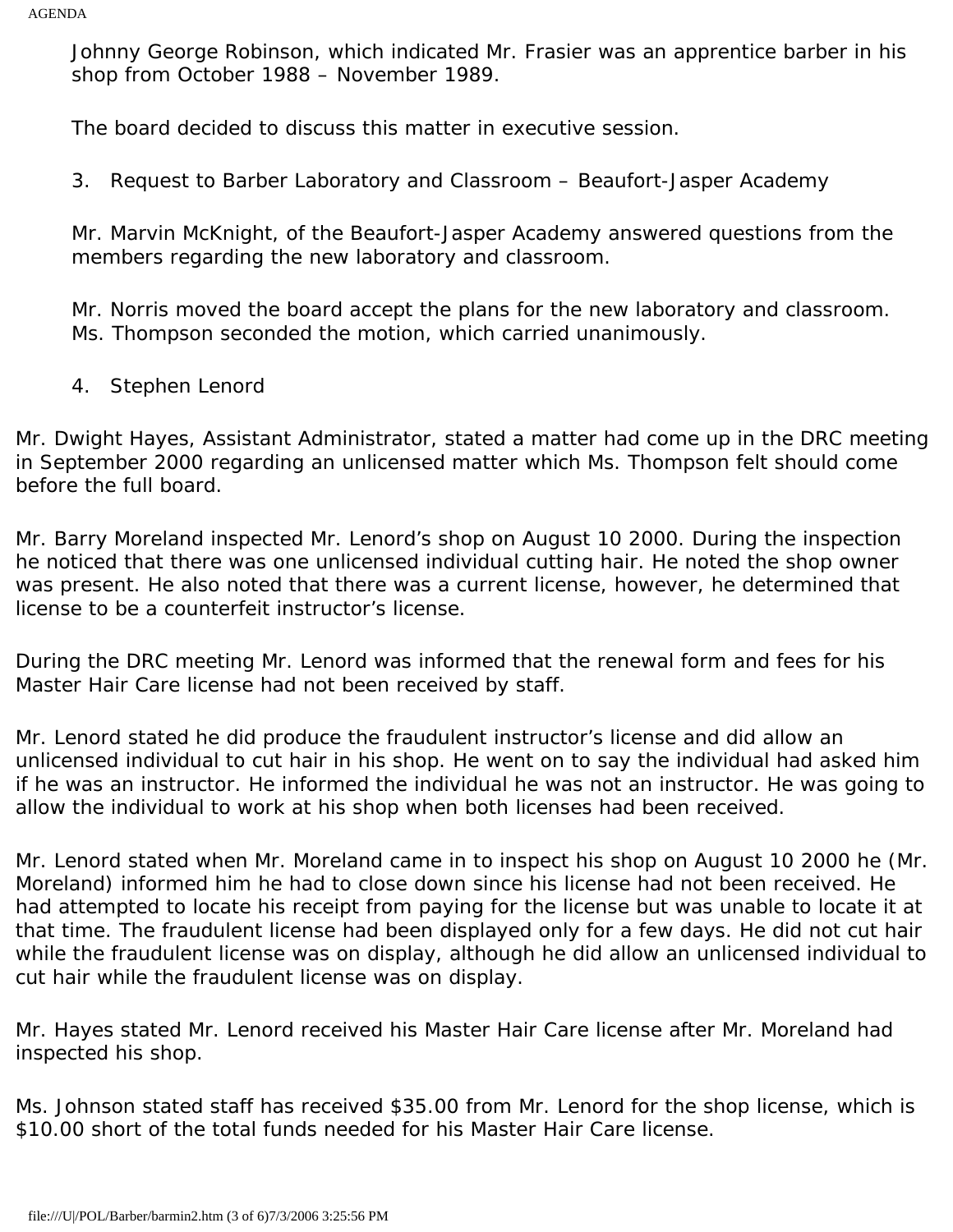AGENDA

The board decided to discuss this matter in executive session.

## **Discussion Items**

1. Request from Christopher Jenkins Regarding Regulations and Guidelines to Build A

New Barber Shop/School

Mr. Christopher Jenkins stated he would be building a new barber shop/school and asked the members to give him information regarding the minimum square footage required for the facility.

A short discussion ensued during which the members informed Mr. Jenkins there is no set minimum square footage for the facility, as long as he had the minimum amount of chairs, etc. according to the statutes and regulations.

2. Assessing Late Fees for Apprentices

Ms. Hawsey stated the apprentices are not sending in their fees in a timely manner. She asked the board for direction in assessing late fees.

Ms. Johnson stated the apprentices should be sending in their renewal notices thirty days prior to the expiration date of the apprentice license.

Following a short discussion, Mr. Norris moved the board charge a \$25.00 late fee on expired apprentice licenses. Mr. Evans seconded the motion, which carried unanimously.

### **Public Comments**

Mr. Evans stated approximately six individuals have contacted him regarding hair bumps. He further stated these individuals allege the bumps are from dirty clippers. Mr. Rogers stated the bumps are skin pigmentation.

### **Executive Session**

Mr. Evans moved the board enter into executive session to seek legal advice. Mr. Norris seconded the motion, which carried unanimously.

## **Return to Open Session to Report on Executive Session**

Mr. Barnes noted for the record that no votes were taken during the time the board was in executive session.

Mr. Evans moved the board approve the September 11, 2000 Disciplinary Report. Mr. Norris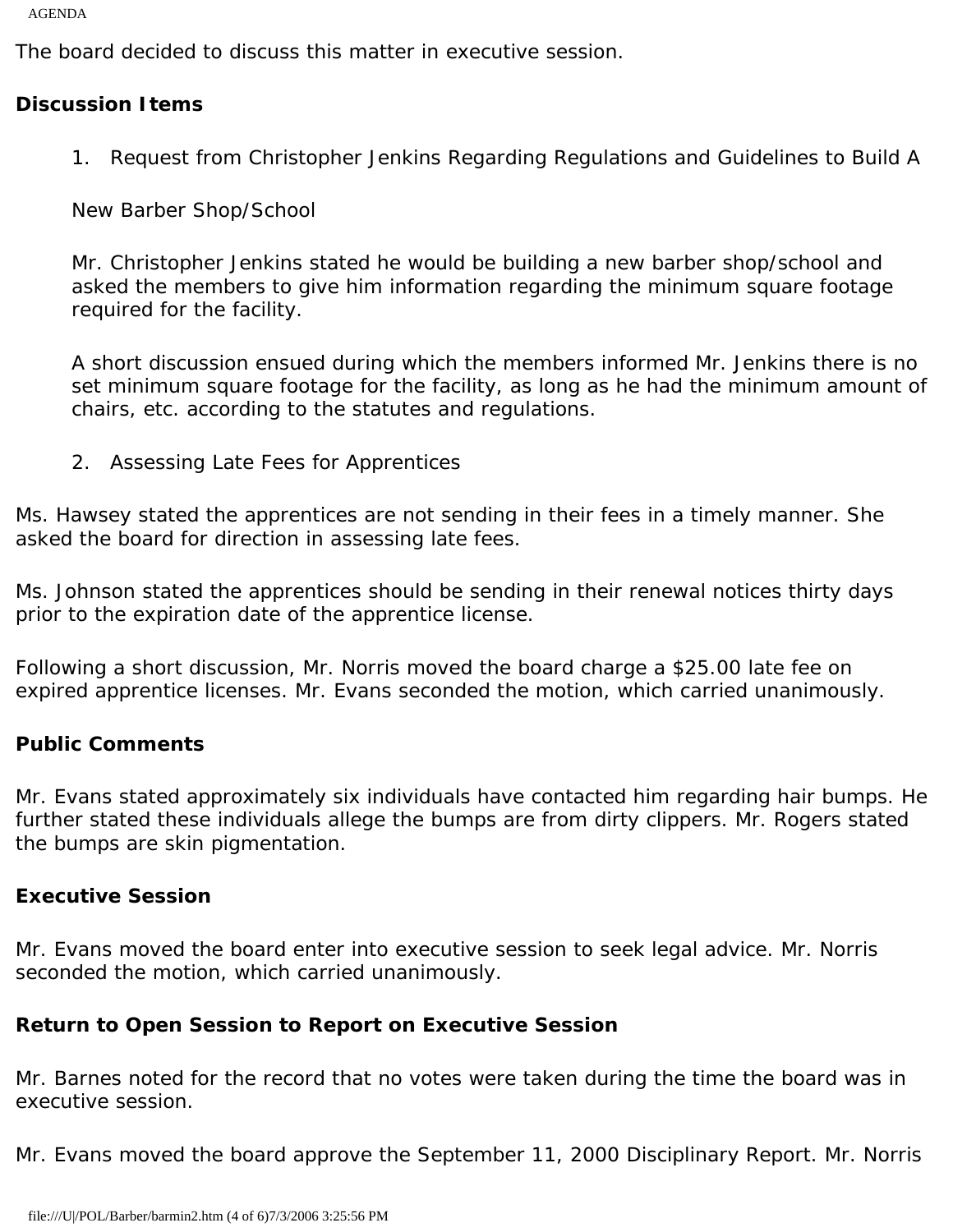AGENDA

seconded the motion, which carried unanimously.

Mr. Evans moved the board approve the September 11, 2000 Complaint Approval Report. Ms. Thompson seconded the motion, which carried unanimously.

Mr. Evans moved the board approve the October 9, 2000 Disciplinary Report. Mr. Rogers seconded the motion, which carried unanimously.

Mr. Evans moved the board approve the October 9, 2000 Complaint Approval Report. Mr. Norris seconded the motion, which carried unanimously.

Mr. Evans moved the board approve the October 9, 2000 Dismissal Report. Mr. Norris seconded the motion, which carried unanimously.

Mr. Evans moved the board approve the October 9, 2000 Suspension Report. Mr. Norris seconded the motion, which carried unanimously.

Mr. Barnes asked Mr. Frasier to explain the manslaughter and armed robbery convictions. Mr. Frasier replied he killed a man who beat him up after he jumped him in a parking lot. He further stated he had been using illegal drugs during the time of the armed robbery and the fraudulent checks.

Mr. Norris moved the board approve Mr. Frasier to take the exam and, upon passing, be granted a probationary license for five years and, further that he be required to obtain a SLED report while on probation. Ms. Thompson seconded the motion, which carried unanimously.

Mr. Norris moved the board fine Mr. Lenord \$2,500.00 and suspend his Master Hair Care license for one year beginning January 1, 2001 and ending in January 2002. Mr. Evans seconded the motion, which carried unanimously.

Mr. Barnes informed Mr. Lenord that his license would not be reinstated until the fine had been paid.

The board tabled the discussion on Laser Grade Testing and the budget to the next meeting.

Election of Officers

Ms. Thompson nominated Mr. Barnes for chairman. Mr. Norris moved the nominations be closed. Ms. Thompson seconded the motion, which passed unanimously. Mr. Barnes was voted chairman by acclamation.

Mr. Evans nominated Mr. Norris for vice-chairman. Ms. Thompson moved the nominations be closed. Mr. Evans seconded the motion, which passed unanimously. Mr. Norris was voted as vice-chairman by acclamation.